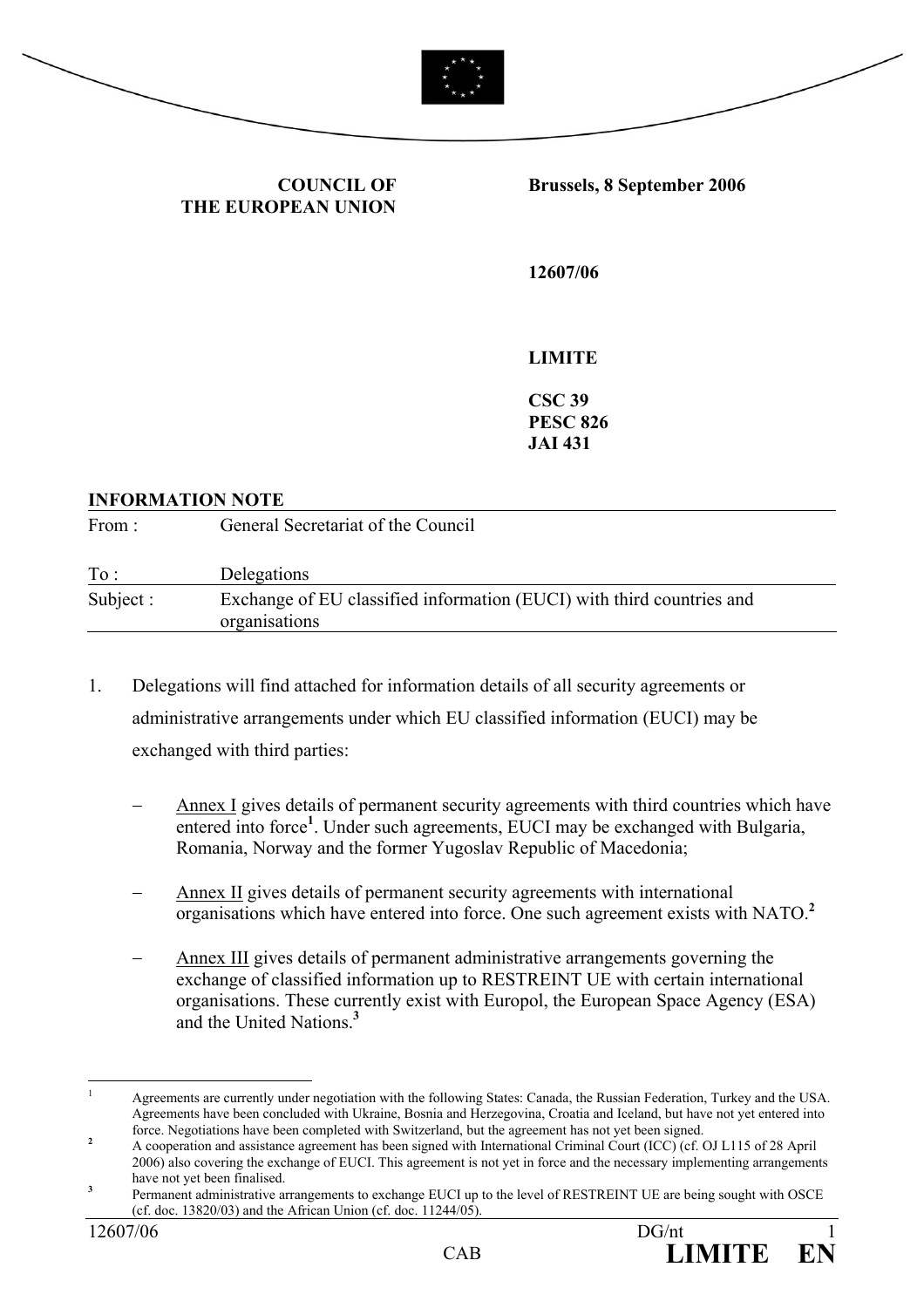- 2. These agreements or arrangements provide the necessary guarantees for the protection of EUCI released to third parties relating to any area of the Union's activity. The tables in these annexes list the documents which constitute the basis for exchanging EU classified information with each third country or organisation, and indicate the maximum level of EUCI which may be exchanged. Where electronic transmission of EUCI is possible, the maximum level releasable in this way is also indicated. However specific conditions usually apply which may vary from agreement to agreement. These can be verified with the GSC Infosec Office.
- 3. In addition, specific agreements more limited in scope have been concluded with a number of third countries. These agreements may be concluded for an indefinite period (such as framework participation agreements with third States taking part in EU-led ESDP crisis management operations) or on a temporary or *ad hoc* basis.
	- Annex IV lists the third States with which framework participation agreements have been concluded and which enable the exchange of EUCI relevant for ESDP crisis management operations on the basis of an undertaking by the third State to apply the Council's security regulations;
	- − Annex V lists *ad hoc* agreements or arrangements of limited duration with third States or organisations which are currently valid and allow the exchange of EUCI in specific operational contexts.
- 4. Should any need arise exceptionally for classified documents to be released to any third State or organisation not covered by existing agreements or arrangements, the procedure for doing so, involving consultation of the Council Security Committee and a decision by COREPER, is set out in document 14125/02.
- 5. This note cancels and replaces doc. 5436/1/06 REV 1. Regular updates will be provided by the Secretariat as new agreements enter into force or arrangements are concluded.

 $\frac{1}{2}$  ,  $\frac{1}{2}$  ,  $\frac{1}{2}$  ,  $\frac{1}{2}$  ,  $\frac{1}{2}$  ,  $\frac{1}{2}$  ,  $\frac{1}{2}$  ,  $\frac{1}{2}$  ,  $\frac{1}{2}$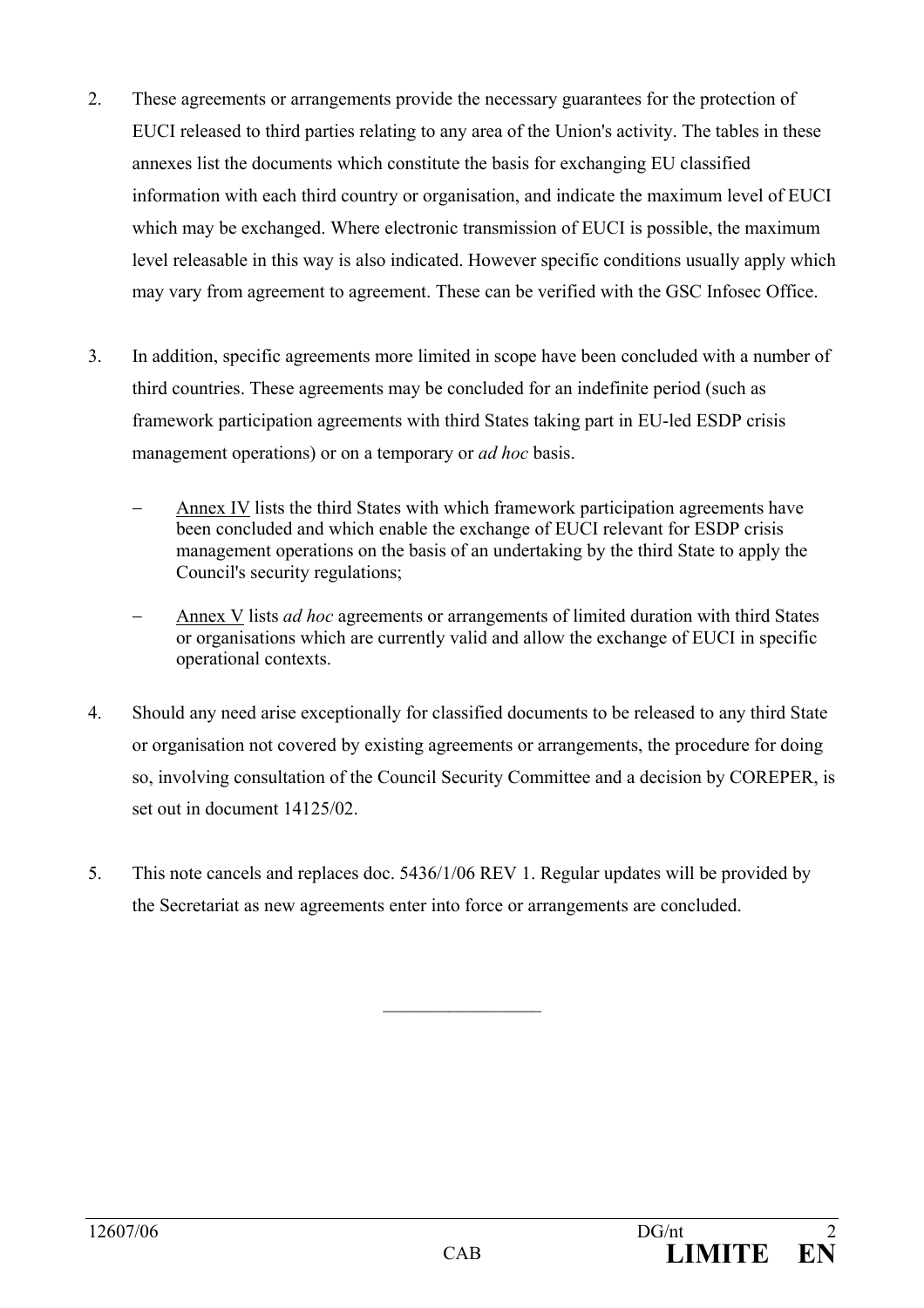## **SECURITY AGREEMENTS WITH THIRD COUNTRIES**

| <b>BULGARIA</b>                            |                              |  |
|--------------------------------------------|------------------------------|--|
| <b>AGREEMENT</b>                           |                              |  |
| Signature                                  | 25.4.2005                    |  |
| Publication                                | OJ L 118, p. 52 of 5.5.2005  |  |
| Entry into force                           | 1.6.2005                     |  |
| <b>IMPLEMENTING ARRANGEMENTS</b>           |                              |  |
| Date agreed                                | 30.5.2005                    |  |
| Document reference                         | 9608/05                      |  |
| Most recent security inspection            | 20-21.6.2006                 |  |
| <b>RELEASE OF EUCI</b>                     |                              |  |
| Date from which exchange of EUCI effective | 16.6.2005 (doc.9861/05)      |  |
| Maximum level releasable                   | TRES SECRET UE/EU TOP SECRET |  |
| Maximum level releasable electronically    | <b>CONFIDENTIEL UE</b>       |  |
| Delegation of release to SG/HR             | N/A (see doc. 16326/04, p.7) |  |

| <b>ROMANIA</b>                                                    |                                     |  |
|-------------------------------------------------------------------|-------------------------------------|--|
| <b>AGREEMENT</b>                                                  |                                     |  |
| Signature                                                         | 22.4.2005                           |  |
| Publication                                                       | OJ L 118, p. 47 of 5.5.2005         |  |
| Entry into force                                                  | 1.11.2005 (16.5.2005 provisionally) |  |
| <b>IMPLEMENTING ARRANGEMENTS</b>                                  |                                     |  |
| Date agreed                                                       | 13.5.2005                           |  |
| Document reference                                                | 9665/05                             |  |
| Most recent security inspection                                   | 6-9.6.2006                          |  |
| <b>RELEASE OF EUCI</b>                                            |                                     |  |
| Date from which exchange of EUCI effective                        | 6.6.2005 (doc.9860/05)              |  |
| Maximum level releasable                                          | TRES SECRET UE/EU TOP SECRET        |  |
| Maximum level releasable electronically<br><b>CONFIDENTIEL UE</b> |                                     |  |
| Delegation of release to SG/HR<br>N/A (see doc. 16326/04, p.7)    |                                     |  |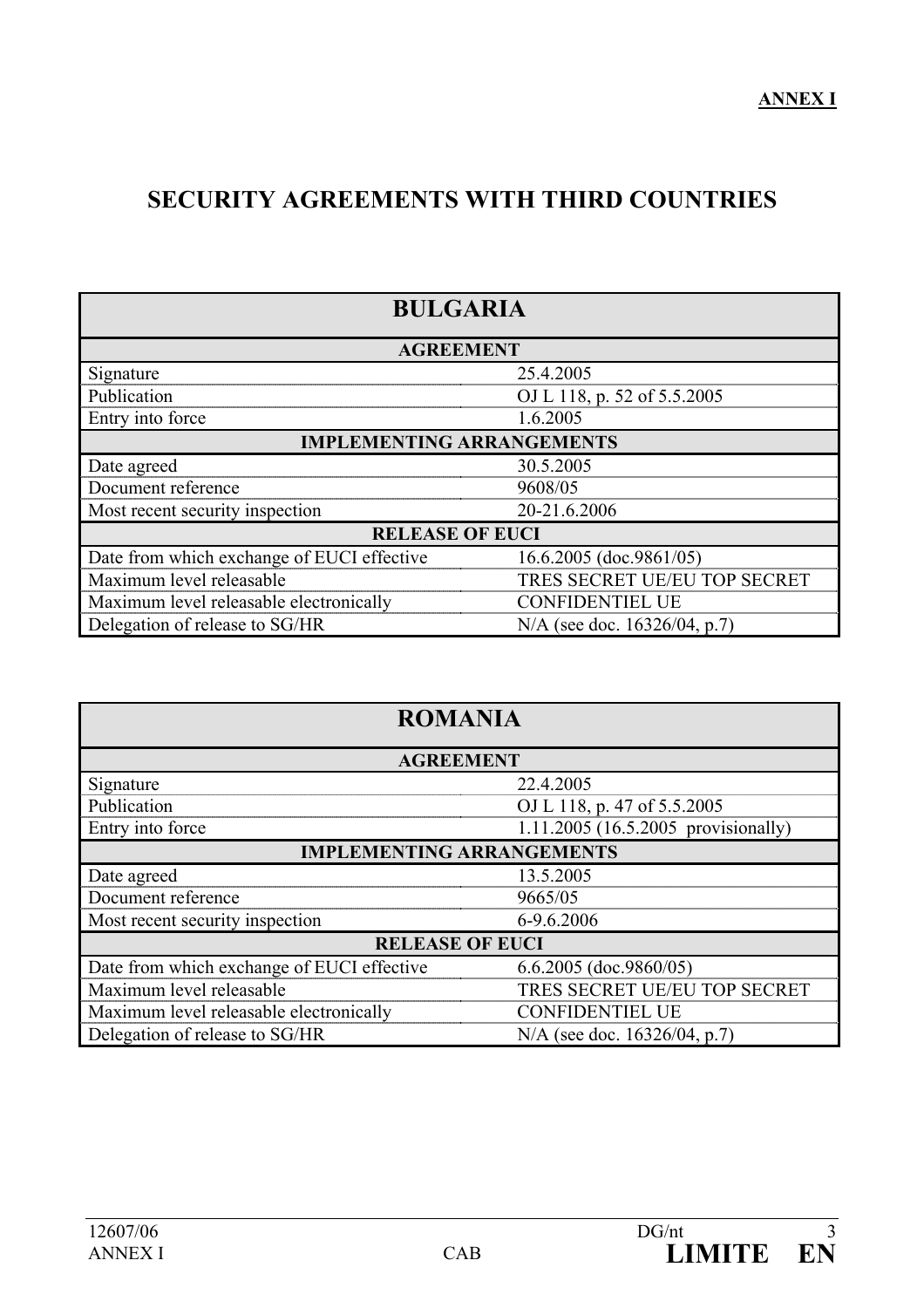| <b>NORWAY</b>                                                     |                              |  |
|-------------------------------------------------------------------|------------------------------|--|
| <b>AGREEMENT</b>                                                  |                              |  |
| Signature                                                         | 22.11.2004                   |  |
| Publication                                                       | OJ L 362, p. 28 of 9.12.2004 |  |
| Entry into force                                                  | 1.12.2004                    |  |
| <b>IMPLEMENTING ARRANGEMENTS</b>                                  |                              |  |
| Date agreed                                                       | 22.10.2004                   |  |
| Document reference                                                | 6944/05                      |  |
| Most recent security inspection                                   | 27-28.9.2005                 |  |
| <b>RELEASE OF EUCI</b>                                            |                              |  |
| Date from which exchange of EUCI effective                        | 1.12.2004                    |  |
| Maximum level releasable                                          | TRES SECRET UE/EU TOP SECRET |  |
| Maximum level releasable electronically<br><b>CONFIDENTIEL UE</b> |                              |  |
| Delegation of release to SG/HR<br>21.12.2004 (doc. 16082/04)      |                              |  |

| <b>AGREEMENT</b>                           |                                     |  |
|--------------------------------------------|-------------------------------------|--|
| Signature                                  | 25.3.2005                           |  |
| Publication                                | OJ L 094, p. 39 of 13.4.2005        |  |
| Entry into force                           | 1.8.2005                            |  |
| <b>IMPLEMENTING ARRANGEMENTS</b>           |                                     |  |
| Date agreed                                | 13.6.2005                           |  |
| Document reference                         | 10123/05                            |  |
| Most recent security inspection            | 24-25.5.2005 (Infosec 16-17.5.2006) |  |
| <b>RELEASE OF EUCI</b>                     |                                     |  |
| Date from which exchange of EUCI effective | 1.8.2005                            |  |
| Maximum level releasable                   | <b>SECRET UE</b>                    |  |
| Maximum level releasable electronically    | None                                |  |
| Delegation of release to SG/HR             | $14.2.2006$ (doc. 5010/06)          |  |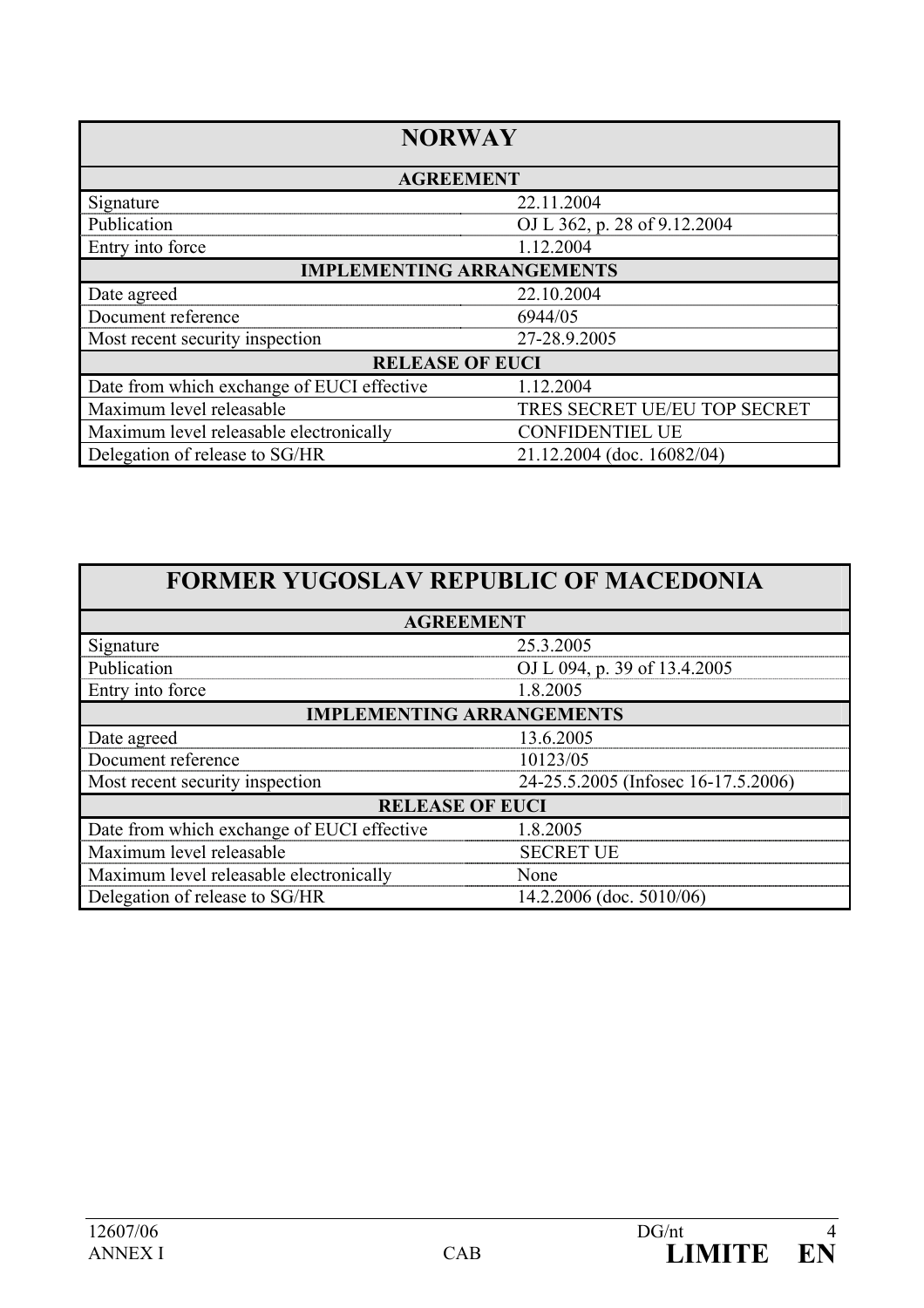## **SECURITY AGREEMENTS WITH INTERNATIONAL ORGANISATIONS**

| <b>NATO</b>                                |                              |  |
|--------------------------------------------|------------------------------|--|
| <b>AGREEMENT</b>                           |                              |  |
| Signature                                  | 14.3.2003                    |  |
| Publication                                | OJ L 080, p. 35 of 27.3.2003 |  |
| Entry into force                           | 14.3.2003                    |  |
| <b>IMPLEMENTING ARRANGEMENTS</b>           |                              |  |
| Date agreed                                | 3.6.2003                     |  |
| Document reference                         | 10006/03                     |  |
| Most recent security inspection            | 26.4.2005                    |  |
| <b>RELEASE OF EUCI</b>                     |                              |  |
| Date from which exchange of EUCI effective | 3.6.2003                     |  |
| Maximum level releasable                   | TRES SECRET UE/EU TOP SECRET |  |
| Maximum level releasable electronically    | TRES SECRET UE/EU TOP SECRET |  |
| Delegation of release to SG/HR             | 24.2.2003 (doc. 5652/03)     |  |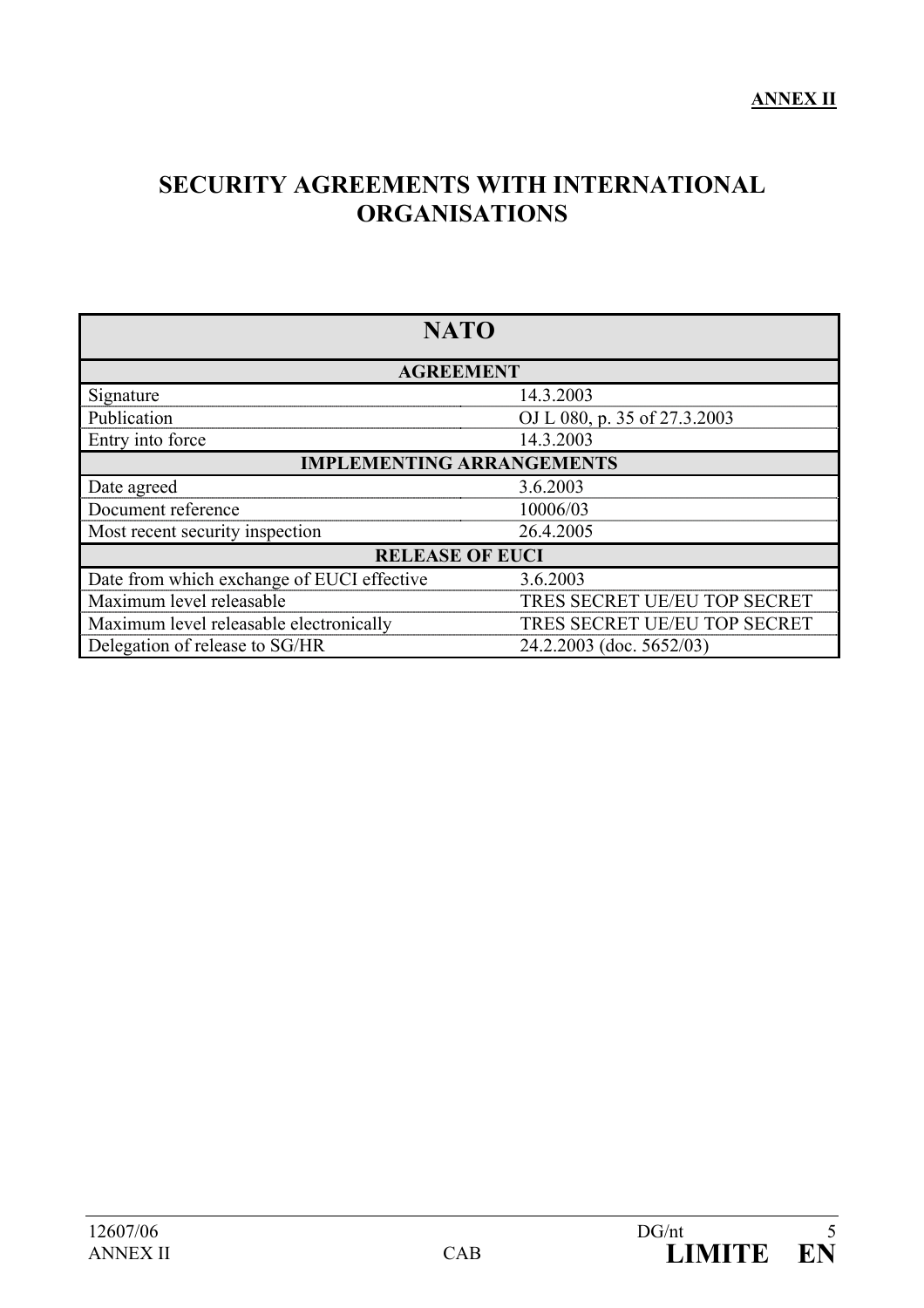# **PERMANENT ADMINISTRATIVE ARRANGEMENTS** <sup>4</sup>

| <b>EUROPOL</b>                                                    |                        |  |  |
|-------------------------------------------------------------------|------------------------|--|--|
|                                                                   | <b>LETTER OF SG/HR</b> |  |  |
| Document                                                          | 12332/05               |  |  |
| Date sent                                                         | 30.9.2005              |  |  |
| <b>LETTER OF DIRECTOR OF EUROPOL</b>                              |                        |  |  |
| Document                                                          | 14050/05               |  |  |
| Date sent                                                         | 26.10.2005             |  |  |
| Most recent security inspection                                   | Date to be fixed       |  |  |
| <b>RELEASE OF EUCI</b>                                            |                        |  |  |
| Date from which exchange of EUCI effective                        | 26.10.2005             |  |  |
| Maximum level releasable<br><b>SECRET UE</b> (pending inspection) |                        |  |  |
| Maximum level releasable electronically<br>None                   |                        |  |  |

| <b>EUROPEAN SPACE AGENCY</b>                    |                  |  |
|-------------------------------------------------|------------------|--|
| <b>LETTER OF SG/HR</b>                          |                  |  |
| Document                                        | 13820/1/03 REV 1 |  |
| Date sent                                       | 2.12.2003        |  |
| <b>LETTER OF DIRECTOR GENERAL OF ESA</b>        |                  |  |
| Document                                        | 12059/04         |  |
| Date sent                                       | 25.8.2004        |  |
| Most recent security inspection                 | 20 and 27.1.2005 |  |
| <b>RELEASE OF EUCI</b>                          |                  |  |
| Date from which exchange of EUCI effective      | 17.3.2005        |  |
| Maximum level releasable<br><b>RESTREINT UE</b> |                  |  |
| Maximum level releasable electronically<br>None |                  |  |

 **4** In addition to the arrangements listed in this annex, specific administrative arrangements have been entered into by the General Secretariat of the Council on basic principles for the practical exchange of EUCI with the Counter Terrorist Group.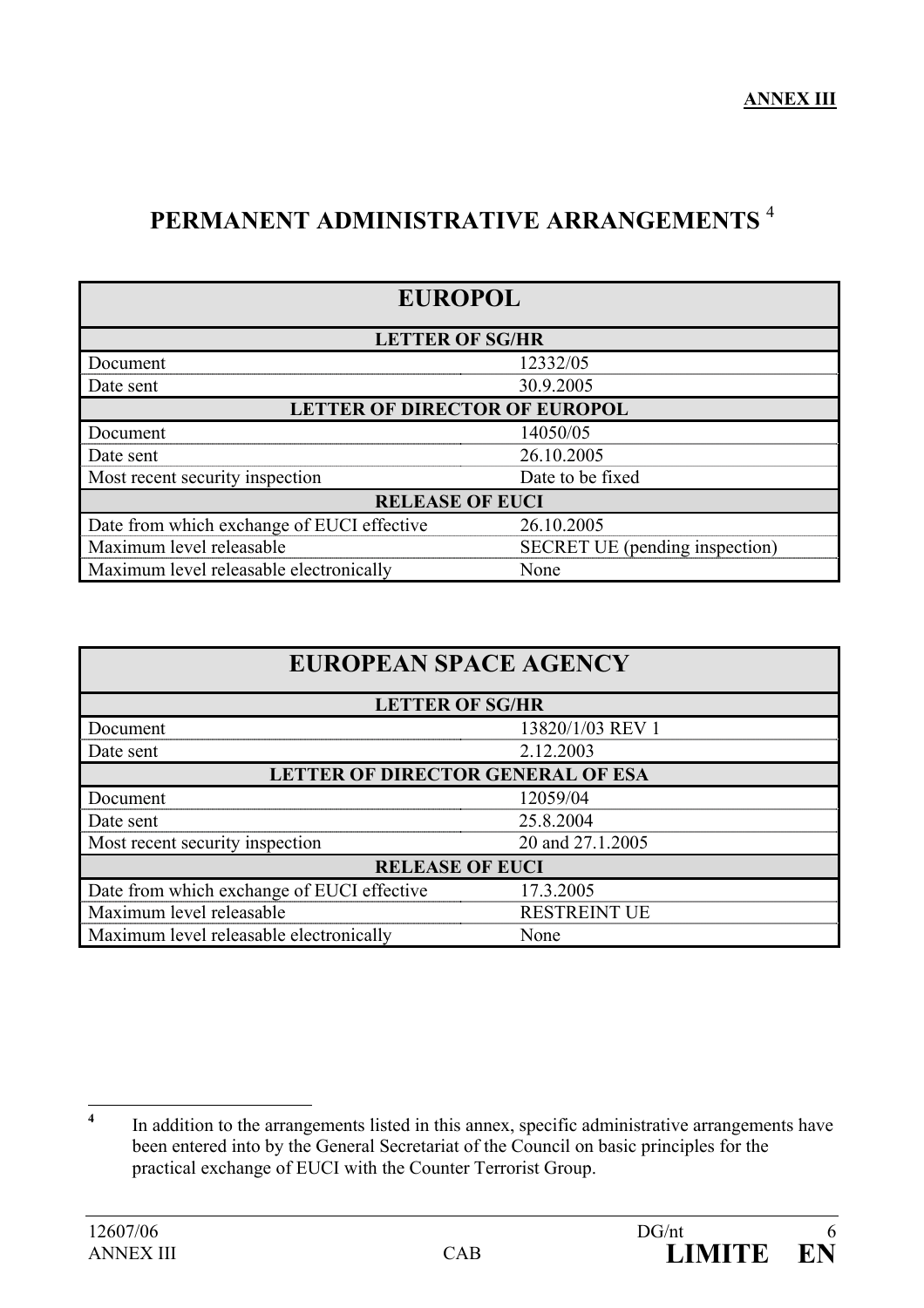| <b>UNITED NATIONS</b>                                                         |                                     |  |
|-------------------------------------------------------------------------------|-------------------------------------|--|
| <b>LETTER OF SG/HR</b>                                                        |                                     |  |
| Document                                                                      | 8753/05, 16008/04, 13820/1/03 REV 1 |  |
| Date sent                                                                     | 2.12.2003, 22.12.2004, 7.6.2005     |  |
| LETTER OF UNDER-SECRETARY-GENERAL FOR PEACEKEEPING OPS                        |                                     |  |
| Document                                                                      | 14616/04, 8557/05, 11556/05         |  |
| Date sent                                                                     | 4.11.2004, 11.4.2005, 20.7.2005     |  |
| Most recent security inspection                                               | 18-19.10.2005                       |  |
| <b>RELEASE OF EUCI</b>                                                        |                                     |  |
| Date from which exchange of EUCI effective                                    | 29.3.2006                           |  |
| Maximum level releasable                                                      | <b>RESTREINT UE</b>                 |  |
| Maximum level releasable electronically<br><b>RESTREINT UE (only to DPKO)</b> |                                     |  |
|                                                                               | (doc.12094/06)                      |  |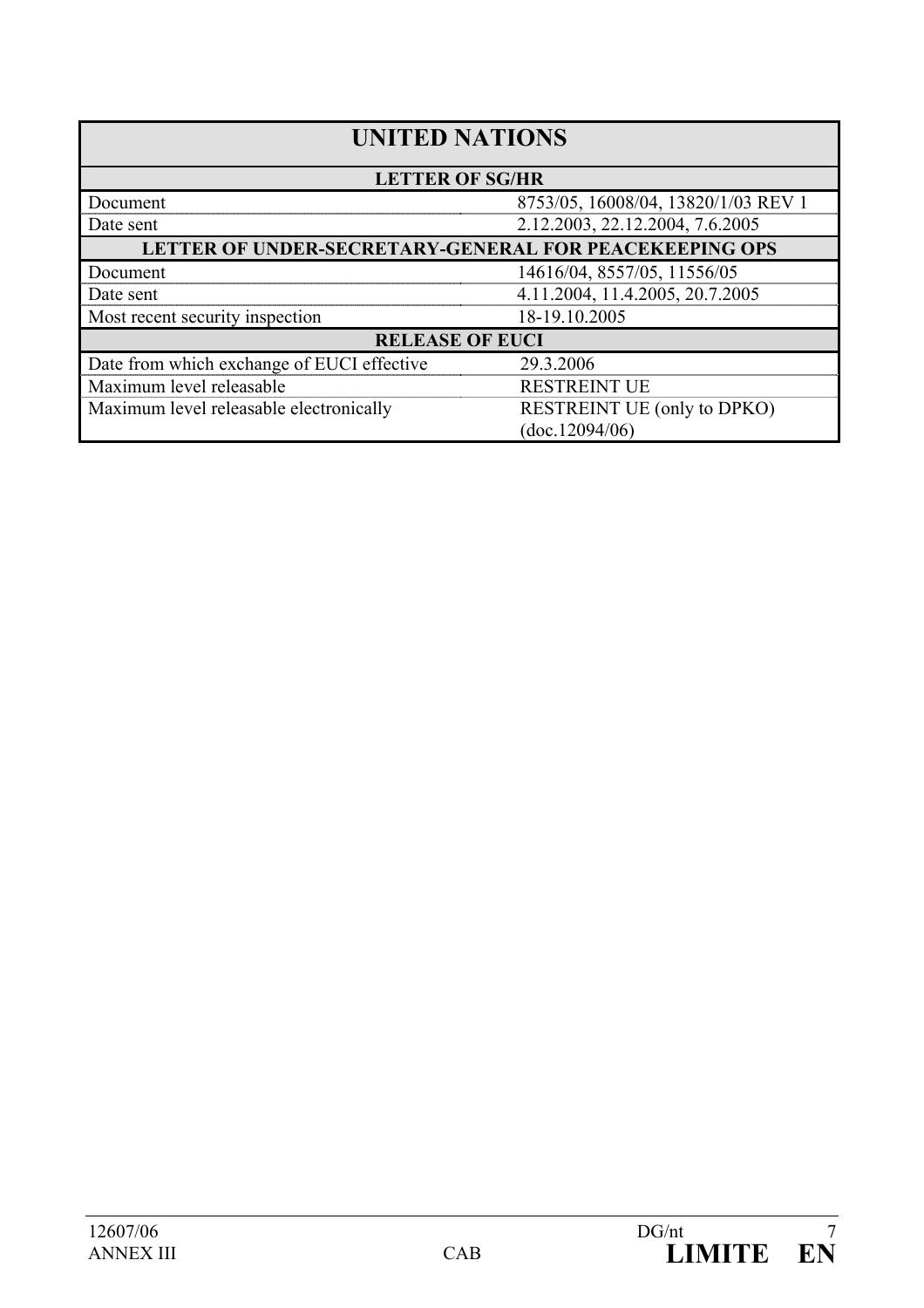### **THIRD STATES WITH WHICH FRAMEWORK PARTICIPATION AGREEMENT FOR ESDP CRISIS MANAGEMENT OPERATIONS HAVE ENTERED INTO FORCE**<sup>5</sup>

**Canada** (OJ L315 of 1.12.2005)

**Iceland** (OJ L67 of 14.3.2005)

These agreements allow the exchange of EUCI up to any classification level relating to military or civilian ESDP crisis management operations. This is based on the undertaking, set out in each agreement, that the third country in question will apply the Council's Security Regulations as far as the handling of EUCI is concerned. No electronic transmission of EUCI is permitted.

 **5** The framework participation agreements with Romania, Bulgaria and Norway have been superseded, as far as the exchange of EUCI is concerned, by fully-fledged security agreements (see Annex I). Framework participation agreements have been signed with Ukraine (OJ L182 of 13.7.2005) and Turkey (OJ L189 of 12.7.2006) but have not yet entered into force.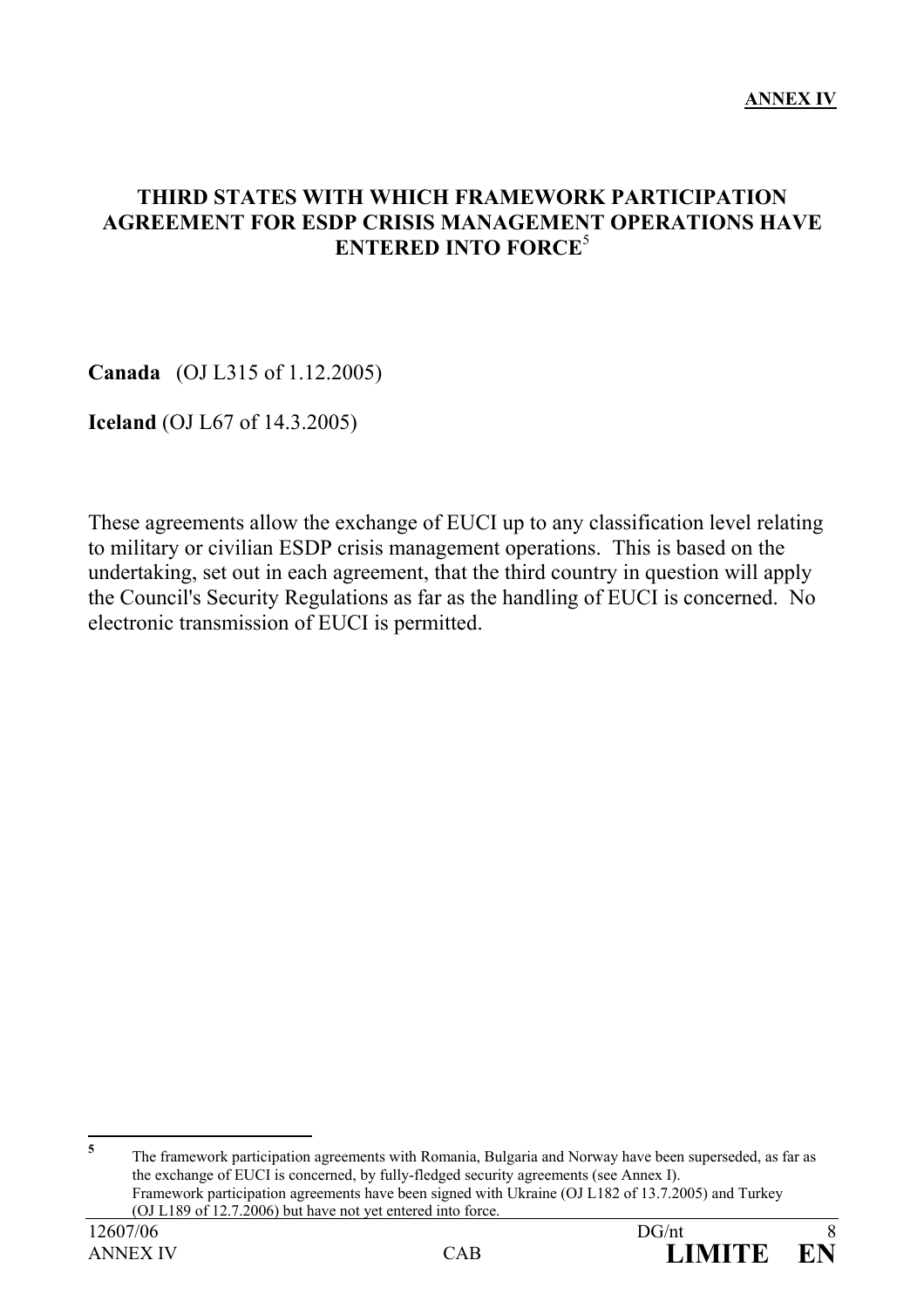#### **AD HOC AGREEMENTS OR ARRANGEMENTS WITH THIRD STATES OR ORGANISATIONS ALLOWING THE EXCHANGE OF EUCI IN SPECIFIC CONTEXT**

### **European Union Police Mission (EUPM) in Bosnia and Herzegovina (BiH)**<sup>6</sup>

| Canada         | Agreement between the European Union and the Republic of Iceland on the<br>participation of the Republic of Iceland in the European Union Police<br>Mission (EUPM) in Bosnia and Herzegovina (BiH) (Provisional application<br>of draft agreement (see 12644/1/02 REV1 and telexes No T6043EN of 19<br>December 2002 and T6067EN of 20 December 2002)) |
|----------------|--------------------------------------------------------------------------------------------------------------------------------------------------------------------------------------------------------------------------------------------------------------------------------------------------------------------------------------------------------|
| <b>Iceland</b> | Agreement between the European Union and the Republic of Iceland on the<br>participation of the Republic of Iceland in the European Union Police<br>Mission (EUPM) in Bosnia and Herzegovina (BiH) (OJ L239 of 25.9.2003)                                                                                                                              |
|                | <b>Swiss Confederation</b> Agreement between the European Union and the Government of the Swiss<br>Confederation, represented by the Federal Department of Foreign Affairs,<br>on the participation of Switzerland in the European Union Police Mission<br>(EUPM) in Bosnia and Herzegovina (BiH) (OJ L239 of 25.9.2003)                               |
| <b>Turkey</b>  | Agreement between the European Union and the Republic of Turkey on the<br>participation of the Republic of Turkey in the European Union Police<br>Mission (EUPM) in Bosnia and Herzegovina (BiH) (OJ L239 of 25.9.2003)                                                                                                                                |
| <b>Ukraine</b> | Agreement between the European Union and Ukraine on the participation of<br>Ukraine in the European Union Police Mission (EUPM) in Bosnia and<br>Herzegovina (BiH) (OJ L239 of 25.9.2003)                                                                                                                                                              |

#### **European Union military crisis management operation in Bosnia and Herzegovina (Operation Althea)**<sup>7</sup>

**Albania** Agreement between the European Union and the Republic of Albania on the participation of the Republic of Albania in the European Union military crisis management operation in Bosnia and Herzegovina (Operation Althea) (OJ L65 of 11.3.2005)

 **6** The agreements listed below for EUPM allow the possibility of exchanging EUCI relating to EUPM up to any level, based on the undertaking, set out in each agreement, that the third country in question will apply the Council Security Regulations as far as the handling of EUCI is concerned. No electronic transmission of EUCI is permitted. In practice, however, the exchange of EUCI is limited to RESTREINT UE.

**<sup>7</sup>** The agreements listed below for Althea allow the exchange of EUCI up to any level, based on the undertaking, set out in each agreement, that the third country in question will apply the Council Security Regulations as far as the handling of EUCI is concerned. No electronic transmission of EUCI is permitted.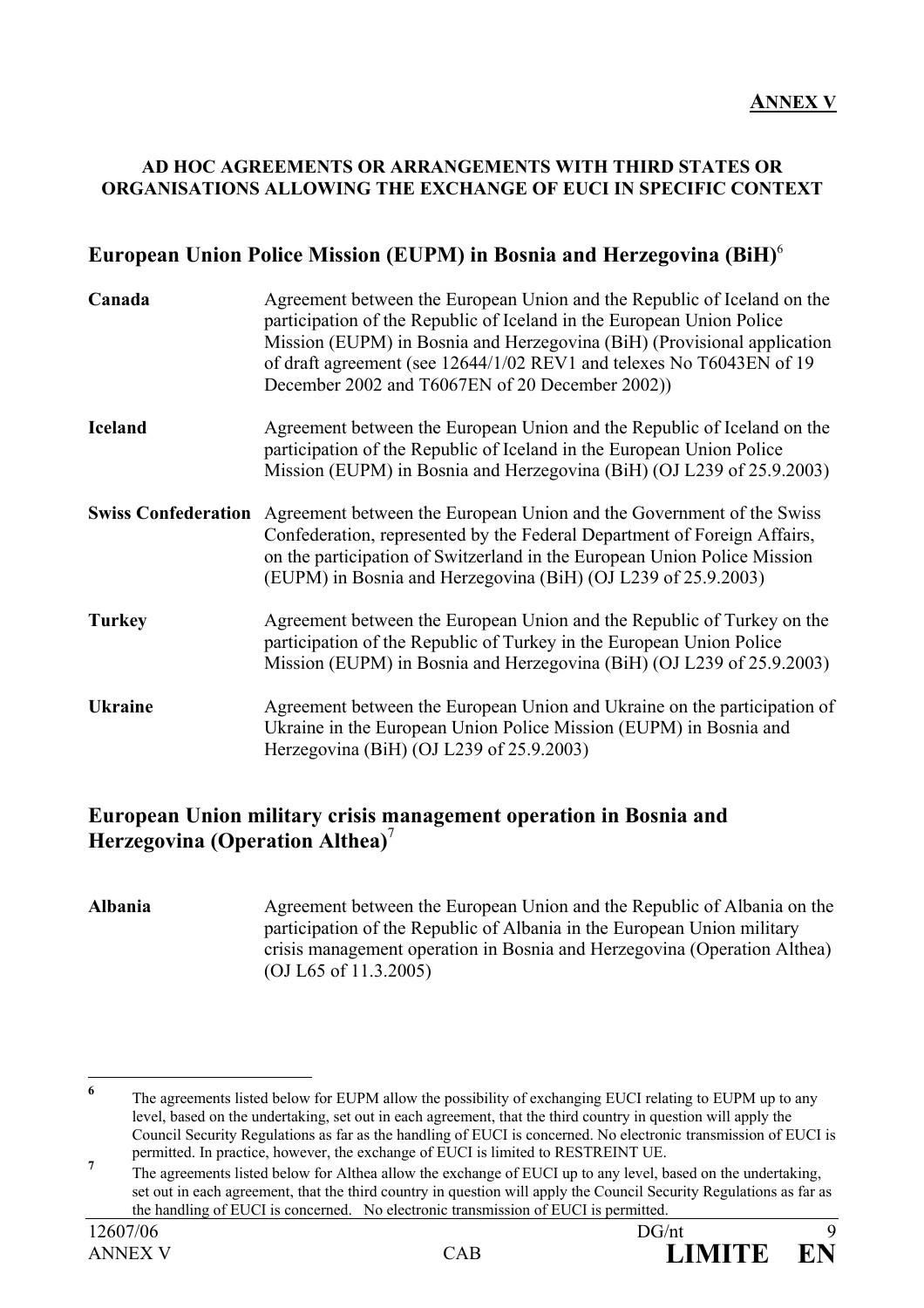| <b>Argentine Republic</b>  | Agreement between the European Union and the Argentine Republic on the<br>participation of the Argentine Republic in the European Union military<br>crisis management operation in Bosnia and Herzegovina (Operation Althea)<br>(O <sup>J</sup> L156 of 18.6.2005) |
|----------------------------|--------------------------------------------------------------------------------------------------------------------------------------------------------------------------------------------------------------------------------------------------------------------|
| <b>Chile</b>               | Agreement between the European Union and the Republic of Chile on the<br>participation of the Republic of Chile in the European Union military crisis<br>management operation in Bosnia and Herzegovina (Operation ALTHEA)<br>(OJ L202 of 3.8.2005)                |
| <b>Morocco</b>             | Agreement between the European Union and the Kingdom of Morocco on<br>the participation of the Kingdom of Morocco in the European Union<br>military crisis management operation in Bosnia and Herzegovina (Operation<br>Althea) (OJ L34 of 8.2.2005)               |
| <b>New Zealand</b>         | Agreement between the European Union and New Zealand on the<br>participation of New Zealand in the European Union military crisis<br>management operation in Bosnia and Herzegovina (Operation Althea)<br>(OJ L127 of 20.5.2005)                                   |
| <b>Swiss Confederation</b> | Agreement between the European Union and the Swiss Confederation on<br>the participation of the Swiss Confederation in the European Union military<br>crisis management operation in Bosnia and Herzegovina (operation<br>ALTHEA) (OJ L20 of 22.1.2005)            |

## **Aceh Monitoring Mission (AMM) (Indonesia)**<sup>8</sup>

**Brunei Darussalam** Agreement in the form of an Exchange of Letters between the European Union and Brunei Darussalam on the Participation of Brunei Darussalam in the European Union Monitoring Mission in Aceh (Indonesia) (Aceh Monitoring Mission *—* AMM) (doc. 12321/05 ADD1 and ADD1 COR 1 (en), Letter of 26 October 2005 signed by H.E. Charles Humfrey, Ambassador of the United Kingdom to Indonesia, Letter of 17 February 2006 signed by Abu Bakar Haji Donglah, Chargé d'Affaires of Brunei Darussalam to the Republic of Indonesia, confirms the acceptance of the provisions set out in the Annexes attached to that letter)

**Malaysia** Agreement in the form of an Exchange of Letters between the European Union and Malaysia on the Participation of Malaysia in the European Union Monitoring Mission in Aceh (Indonesia) (Aceh Monitoring Mission *—*  AMM) (doc. 12321/05 ADD3 and ADD3 COR 1 (en), Letter of 26 October 2005 signed by H.E. Charles Humfrey, Ambassador of the United Kingdom to Indonesia, Letter of 23 December 2005 signed by Bato' Zainal Abidin Zain, Ambassador of Malaysia to the Republic of Indonesia, confirms the acceptance of the provisions set out in the Annexes attached to that letter)

 **8** The agreements listed below for AMM allow the exchange of EUCI relating to AMM up to the level of RESTREINT UE, based on the undertaking, set out in each agreement, that the third country in question will apply the Council Security Regulations as far as the handling of EUCI is concerned. No electronic transmission of EUCI is permitted.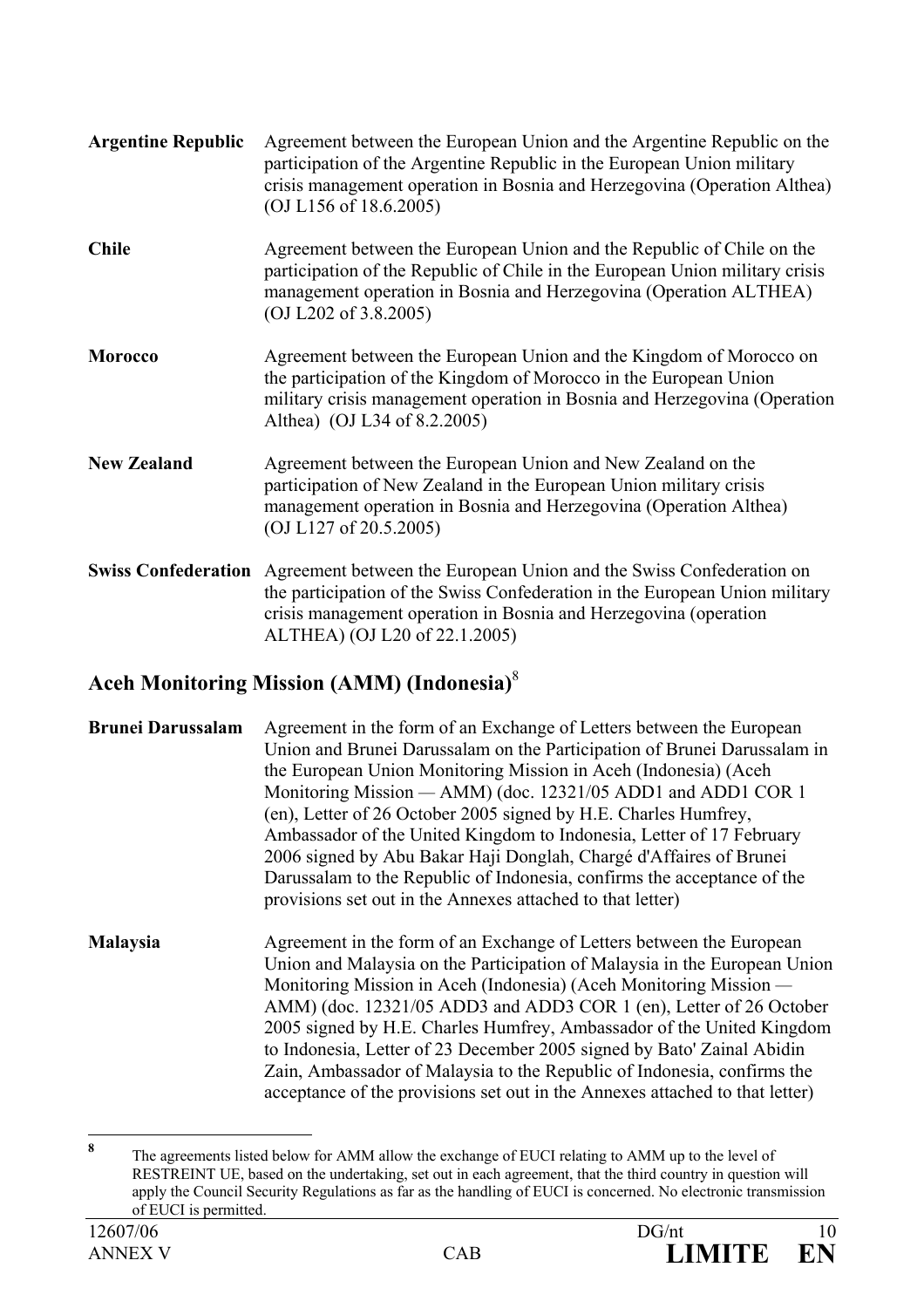| <b>Philippines</b>         | Agreement in the form of an Exchange of Letters between the European<br>Union and the Republic of the Philippines on the Participation of the<br>Republic of the Philippines in the European Union Monitoring Mission in<br>Aceh (Indonesia) (Aceh Monitoring Mission - AMM) (doc. 12321/05<br>ADD5 and ADD5 COR 1 (en), Letter of 26 October 2005 signed by H.E.<br>Charles Humfrey, Ambassador of the United Kingdom to Indonesia, Letter<br>of 17 January 2006 signed by Shudan O. Primavera, Ambassador of the<br>Republic of the Philippines to the Republic of Indonesia, confirms the<br>acceptance of the provisions set out in the Annexes attached to that letter) |
|----------------------------|------------------------------------------------------------------------------------------------------------------------------------------------------------------------------------------------------------------------------------------------------------------------------------------------------------------------------------------------------------------------------------------------------------------------------------------------------------------------------------------------------------------------------------------------------------------------------------------------------------------------------------------------------------------------------|
| <b>Singapore</b>           | Agreement in the form of an Exchange of Letters between the European<br>Union and the Republic of Singapore on the Participation of the Republic of<br>Singapore in the European Union Monitoring Mission in Aceh (Indonesia)<br>(Aceh Monitoring Mission - AMM) (doc. 12321/05 ADD2 and ADD2<br>COR 1 (en), Letter of 26 October 2005 signed by H.E. Charles Humfrey,<br>Ambassador of the United Kingdom to Indonesia, Letter of 9 February 2006<br>signed by Edward Lee, Ambassador of the Republic of Singapore to the<br>Republic of Indonesia, confirms the acceptance of the provisions set out in<br>the Annexes attached to that letter)                            |
| <b>Swiss Confederation</b> | Agreement between the European Union and the Swiss Confederation on<br>the participation of the Swiss Confederation in the European Union<br>Monitoring Mission in Aceh (Indonesia) (Aceh Monitoring Mission -<br>AMM) (OJ L349 of 31.12.2005)                                                                                                                                                                                                                                                                                                                                                                                                                               |
| <b>Thailand</b>            | Agreement in the form of an Exchange of Letters between the European<br>Union and the Kingdom of Thailand on the Participation of the Kingdom of<br>Thailand in the European Union Monitoring Mission in Aceh (Indonesia)<br>(Aceh Monitoring Mission — AMM) (doc. 12321/05 ADD4 and ADD4<br>COR 1 (en), Letter of 26 October 2005 signed by H.E. Charles Humfrey,<br>Ambassador of the United Kingdom to Indonesia, Letter of 9 December<br>2005 signed by Atchara Seriputra, Ambassador of the Kingdom of Thailand<br>to the Republic of Indonesia, confirms the acceptance of the provisions set<br>out in the Annexes attached to that letter)                           |

#### **European Union Police Mission (EUPOL KINSHASA) to the Democratic Republic of Congo**<sup>9</sup>

| Canada        | Administrative arrangement on the participation of Canada in EUPOL<br>KINSHASA, exchange of letters (letter of 6 April 2005 signed by Jeremy<br>Kinsman, Ambassador of Canada to the EU; reply of 29 April 2005 signed<br>by SG/HR Javier Solana)     |
|---------------|-------------------------------------------------------------------------------------------------------------------------------------------------------------------------------------------------------------------------------------------------------|
| <b>Turkey</b> | Administrative arrangement on the participation of Turkey in EUPOL<br>KINSHASA, exchange of letters (letter of 25 November 2005 signed by<br>Oguz Demirap, Ambassador of Turkey to the EU; reply of 1 December<br>2005 signed by SG/HR Javier Solana) |

 **9** Under these administrative arrangements, the maximum possible level of EUCI releasable relating to EUPOL KINSHASA is CONFIDENTIAL UE. No electronic transmission of EUCI is permitted. In practice, the exchange of EUCI is limited to RESTREINT UE.